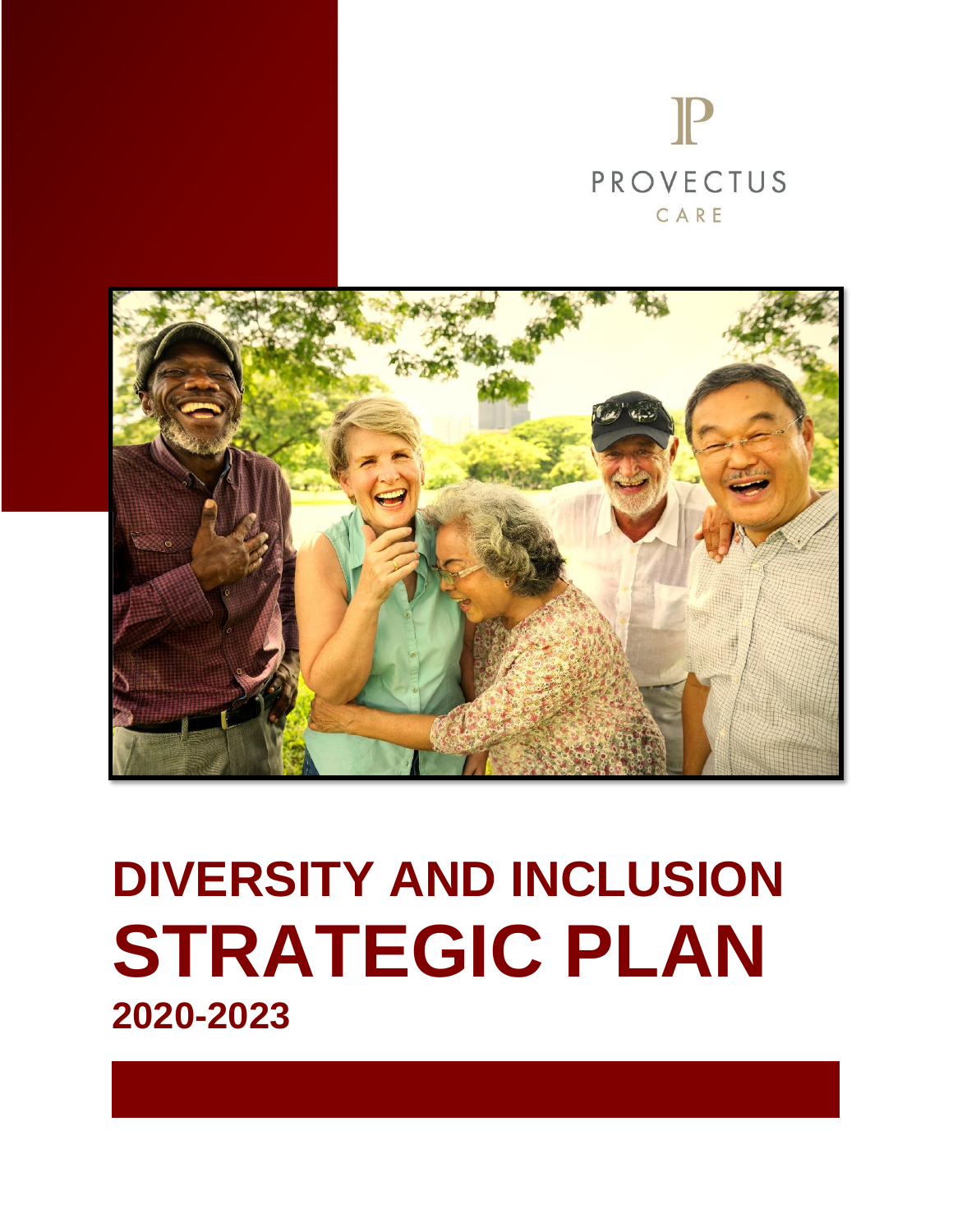#### **A MESSAGE FROM OUR CHIEF EXECUTIVE OFFICER, DR SHANE MORAN**

As the Chief Executive Officer of Provectus Care, it is my responsibility to support our residents and staff by creating an environment where people of all cultural and linguistic backgrounds, ages, races, abilities, sexual orientations and gender preferences can come together, learn from each other and thrive.

Our organisational values are reflected in our everyday operations where we provide resident care with dignity, compassion and excellence to anyone who needs it, no matter the individual circumstance. We also foster a work environment where everyone is treated with respect and has an equal chance to succeed and grow. We strive daily to foster a culture that treats those to whom we provide care, and those whom we work beside, with kindness and respect.

It is my personal aspiration to build an inclusive culture within our organisation that embraces differences within all of our facilities - where we live our values every day and our residents can be themselves. Our Diversity and Inclusion Strategic Plan will equip Provectus Care with inclusive leadership, a commitment to continuously learning, and to seeking out and listening to diverse voices and views.

I have learned that diversity and inclusion are not destinations so much as organisational and personal

commitments to creating new pathways on a shared and rewarding journey. We are proud of how far we have come but also open to challenges still unmet. We will continue to reflect on how we can integrate diversity and inclusion into our aged care operations and everyday interactions with our residents and staff.

We will continue to listen to our residents, families and staff in our constant pursuit of an engaged and inclusive culture built upon respect and appreciation for all members of our community regardless of race, ethnicity, religion, sexual orientation or gender identification. Our leadership teams will continue to reflect on additional ways that we can celebrate and encourage diversity throughout our facilities.

I feel confident and proud to lead the way in this important area and look forward to achieving our shared vision of diversity and inclusiveness with the ongoing support of our community and staff.

Dr Shane Moran Chief Executive Officer Provectus Care Pty Ltd

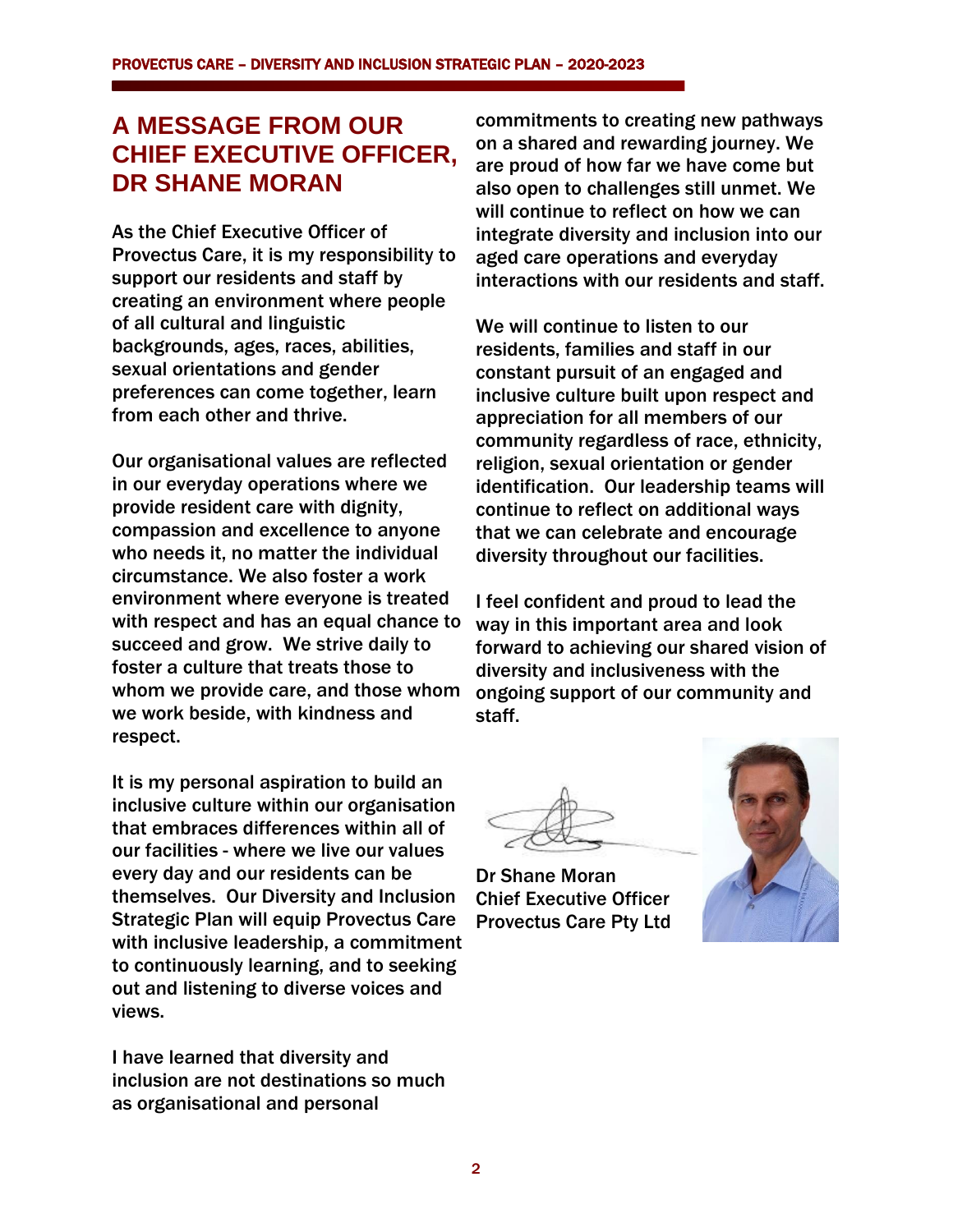## **AGED CARE VISION AND STRATEGIC IMPERATIVES**

#### *All older people experience a high quality aged care system that ensures equitable access and outcomes and embraces their diverse characteristics and life experiences.*

We support and adopt the above vision of the Aged Care Diversity Framework. We also support the following strategic imperatives as essential in ensuring an inclusive aged care system that embraces the diverse characteristics and life experiences of older people.

- Equity of access and outcomes Older people with diverse characteristics and life experiences have equitable access to information and services that are effective and appropriate to their needs, and that take into account individual circumstances.
- Empowerment Older people with diverse characteristics and life experiences, and their families, carers and representatives are respected and supported, and have the information, knowledge and confidence to optimise their use of the aged care system.
- Inclusion Older people with diverse characteristics and life experiences, and their families, carers and representatives are included in the development, implementation and evaluation of aged care policies and programs on an ongoing basis.
- Quality Older people with diverse characteristics and life experiences are treated with dignity and respect, and can maintain their identity. They can make informed choices about their care and services and how these services support them to live the lives they choose.
- Capacity building Older people and their communities have the capacity to articulate their ageing and aged care needs and have their diverse characteristics and life experiences embraced. They are partners in the development of services and the workforce to meet their needs.
- Responsive and accountable The aged care system embeds the diverse characteristics and life experiences of all older people in system planning, delivery, monitoring, and transparent reporting. The aged care system is responsive and flexible in adapting to the current and emerging needs and expectations of older people, their families, carers and representatives, to ensure services are appropriate and inclusive.

(Source: Department of Health, *Aged Care Diversity Framework*, December 2017)



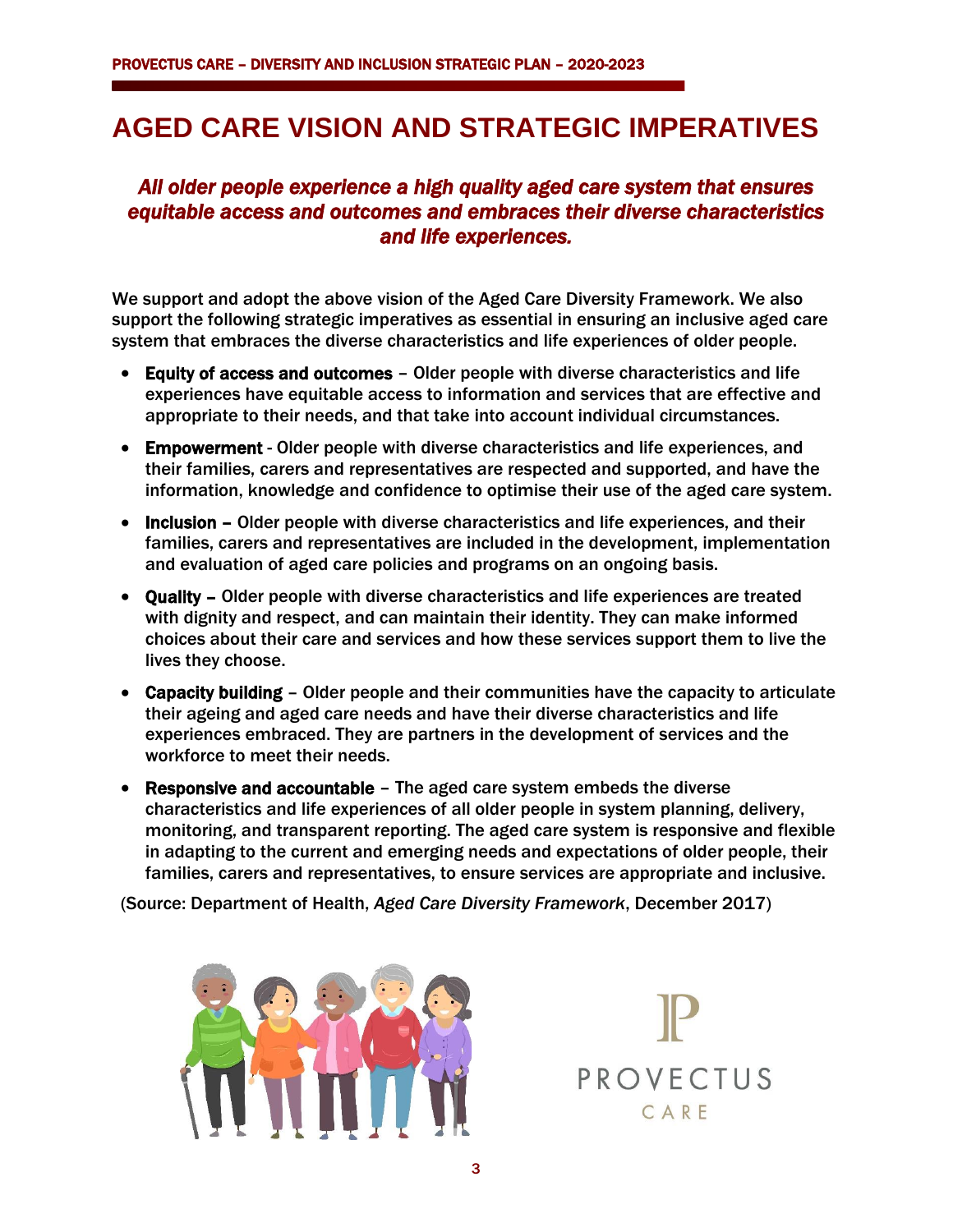## **OUR GOALS AND ACTIONS**

The goal of Provectus Care is to provide resident-centred care so that informed choice and control are offered to each of our residents. We acknowledge that Australia is a diverse multicultural nation with diversity stemming from race, religion, spirituality, sexuality, culture and personal experiences. We aim to provide care and services which are high quality, respectful, inclusive, culturally safe and tailored to meet an individual's diverse needs, regardless of their background or life experiences.

| <b>Outcomes</b>                                                                                                                                                                                                                                                                   | <b>Strategic Objectives</b>                                                                                                                                                                                                                                                                                                                                                                                                                                                                                                                                                                                                                                                                                                                                                                                                                                                                                                                                                                                          |
|-----------------------------------------------------------------------------------------------------------------------------------------------------------------------------------------------------------------------------------------------------------------------------------|----------------------------------------------------------------------------------------------------------------------------------------------------------------------------------------------------------------------------------------------------------------------------------------------------------------------------------------------------------------------------------------------------------------------------------------------------------------------------------------------------------------------------------------------------------------------------------------------------------------------------------------------------------------------------------------------------------------------------------------------------------------------------------------------------------------------------------------------------------------------------------------------------------------------------------------------------------------------------------------------------------------------|
| <b>OUTCOME 1:</b><br><b>Making informed choices</b><br>Older people have easily<br>accessible information about the<br>aged care system and services<br>that they understand and find the<br>information helpful to exercise<br>choice and control over the care<br>they receive. | Our organisation provides information in an appropriate format<br>$\bullet$<br>through different mediums (hardcopy/newsletter/verbal) and in<br>a language the consumer understands.<br>Our organisation understands the culturally and linguistically<br>diverse consumers within our service and our local<br>communities, and routinely considers the health needs of<br>culturally and linguistically diverse consumers and the<br>representatives in the development of care plans.<br>Our organisation communicates with our consumers across a<br>wide range of different mediums and with access to<br>appropriate communication aids.<br>Our organisation partners with specialist translation and<br>$\bullet$<br>interpretation services to ensure clear communication with our<br>consumers.<br>Our organisation communicates important information in a<br>$\bullet$<br>timely manner and uses language that is easy to understand<br>and appropriate to our consumers; needs goals and<br>preferences. |
| <b>OUTCOME 2:</b><br><b>Adopting systemic approaches to</b><br>planning and implementation<br>Older people are active partners in<br>the planning and implementation<br>of the aged care system.                                                                                  | Our organisation collects accurate language, country of birth<br>$\bullet$<br>and need for interpreter data for our residents.<br>Our organisation engages and partners with each consumer in<br>$\bullet$<br>a culturally safe, supportive environment that enables them to<br>participate as active partners, as well as articulate their<br>individual needs.<br>Our organisation regularly reviews and evaluates the care and<br>$\bullet$<br>services we provide, in collaboration with our consumers.<br>Our organisation supports consumers to maintain and promote<br>$\bullet$<br>their individual identity.<br>Our organisation has systems and processes in place to support<br>assessment, care planning, care delivery that meets the<br>cultural and linguistic needs of consumers.                                                                                                                                                                                                                    |
| <b>OUTCOME 3:</b><br>Accessible care and support<br>Older people in rural, remote,<br>regional and metropolitan<br>Australia have access to aged care<br>services and supports appropriate<br>to their diverse characteristics and<br>life experiences.                           | Our organisation partners with our consumers in an effort to<br>$\bullet$<br>provide flexible care and service delivery which meets and<br>exceeds their expectations.<br>Our organisation partners with diverse groups and services to<br>ensure our services are accessible to the wider community.<br>Our organisation regularly reviews and evaluates the care and<br>$\bullet$<br>services we provide to address any existing barriers for diverse<br>groups within our community.                                                                                                                                                                                                                                                                                                                                                                                                                                                                                                                              |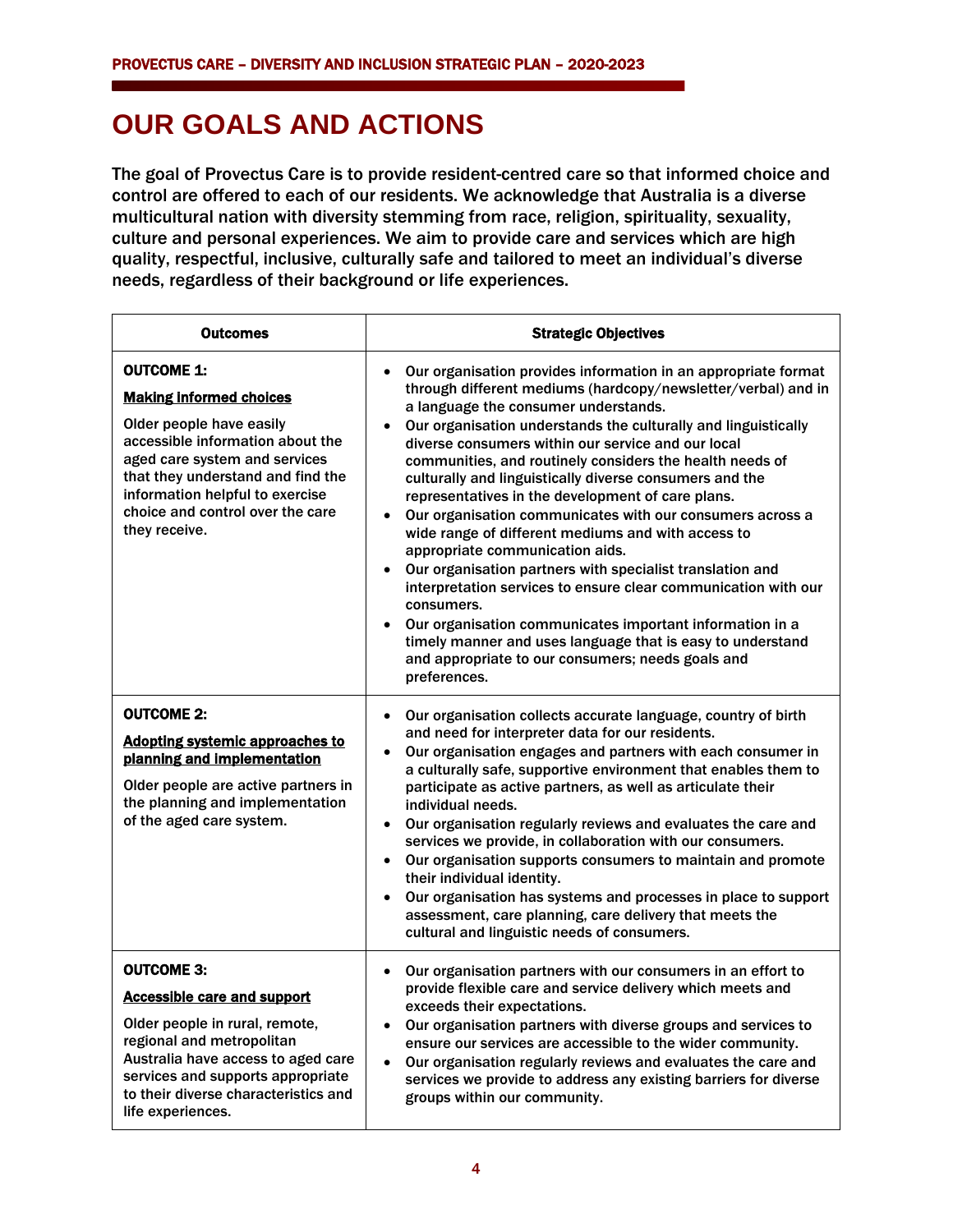#### PROVECTUS CARE – DIVERSITY AND INCLUSION STRATEGIC PLAN – 2020-2023

| <b>OUTCOME 4:</b><br><b>Supporting a proactive and flexible</b><br><u>system</u><br>A proactive and flexible aged care<br>system that responds to the needs<br>of existing and emerging diverse<br>groups, including an increasingly<br>diverse aged care workforce.          | Our organisation's governing body encourages a culture which<br>٠<br>promotes and improves cultural responsiveness.<br>Our organisation is part of a strong network of service<br>$\bullet$<br>providers.<br>Our organisation supports a best-practice approach across the<br>$\bullet$<br>continuum of care and services we provide.<br>Our organisation partners with our diverse roster of staff to<br>$\bullet$<br>provide opportunity for growth and development and we<br>implement cultural competency training for staff.<br>Our organisation engages with the local community and<br>٠<br>stakeholders to identify emerging needs and how service<br>delivery models can be adapted to embrace those needs,<br>including how the organisation's workforce demonstrates an<br>inclusive approach to care.                                                                                                                                                                                                                                                              |
|-------------------------------------------------------------------------------------------------------------------------------------------------------------------------------------------------------------------------------------------------------------------------------|--------------------------------------------------------------------------------------------------------------------------------------------------------------------------------------------------------------------------------------------------------------------------------------------------------------------------------------------------------------------------------------------------------------------------------------------------------------------------------------------------------------------------------------------------------------------------------------------------------------------------------------------------------------------------------------------------------------------------------------------------------------------------------------------------------------------------------------------------------------------------------------------------------------------------------------------------------------------------------------------------------------------------------------------------------------------------------|
| <b>OUTCOME 5:</b><br><b>Respectful and inclusive services</b><br>Services effectively meet the<br>specific needs of older people with<br>diverse characteristics and life<br>experiences, their families, carers<br>and representatives in a respectful<br>and inclusive way. | Our organisation's governing body encourages a culture which<br>٠<br>promotes and improves cultural responsiveness.<br>Our organisation seeks out, develops and uses tools, training<br>٠<br>and information that supports the delivery of care that is<br>inclusive of diverse characteristics and life experiences.<br>Our organisation has a deep understanding of the needs of our<br>$\bullet$<br>local communities through the creation of symbiotic<br>relationships which are enabled by hosting local community<br>members at facility events and also by encouraging and<br>facilitating the attendance of our consumers at local<br>community events.<br>Our organisation has highly-developed communication systems<br>that enable continuity in the delivery of appropriate and<br>respectful care and services that are tailored to each<br>consumers; needs, goals and preferences.<br>Our organisation supports our facilities to celebrate cultural or<br>$\bullet$<br>spiritual days of significance or interest across our diverse<br>cohorts of consumers. |
| <b>OUTCOME 6:</b><br><b>Meeting the needs of the most</b><br>vulnerable:<br>Older people can access high<br>quality and culturally safe aged<br>care services and supports that<br>meet their needs irrespective of<br>their personal, social or economic<br>vulnerabilities. | Our organisation provides inclusive service models to address<br>$\bullet$<br>the needs of the most vulnerable and work with other<br>stakeholders to ensure the full spectrum of needs are met.<br>Our organisation promotes staff awareness and development<br>through a robust training and education schedule.<br>Our organisation is governed by a comprehensive suite of<br>$\bullet$<br>policies and procedures that reflect a contemporaneous best-<br>practice approach across the continuum of the care and<br>services which we provide.<br>Our organisation's directors are actively involved in the day-to-<br>٠<br>day governance of the organisation.                                                                                                                                                                                                                                                                                                                                                                                                           |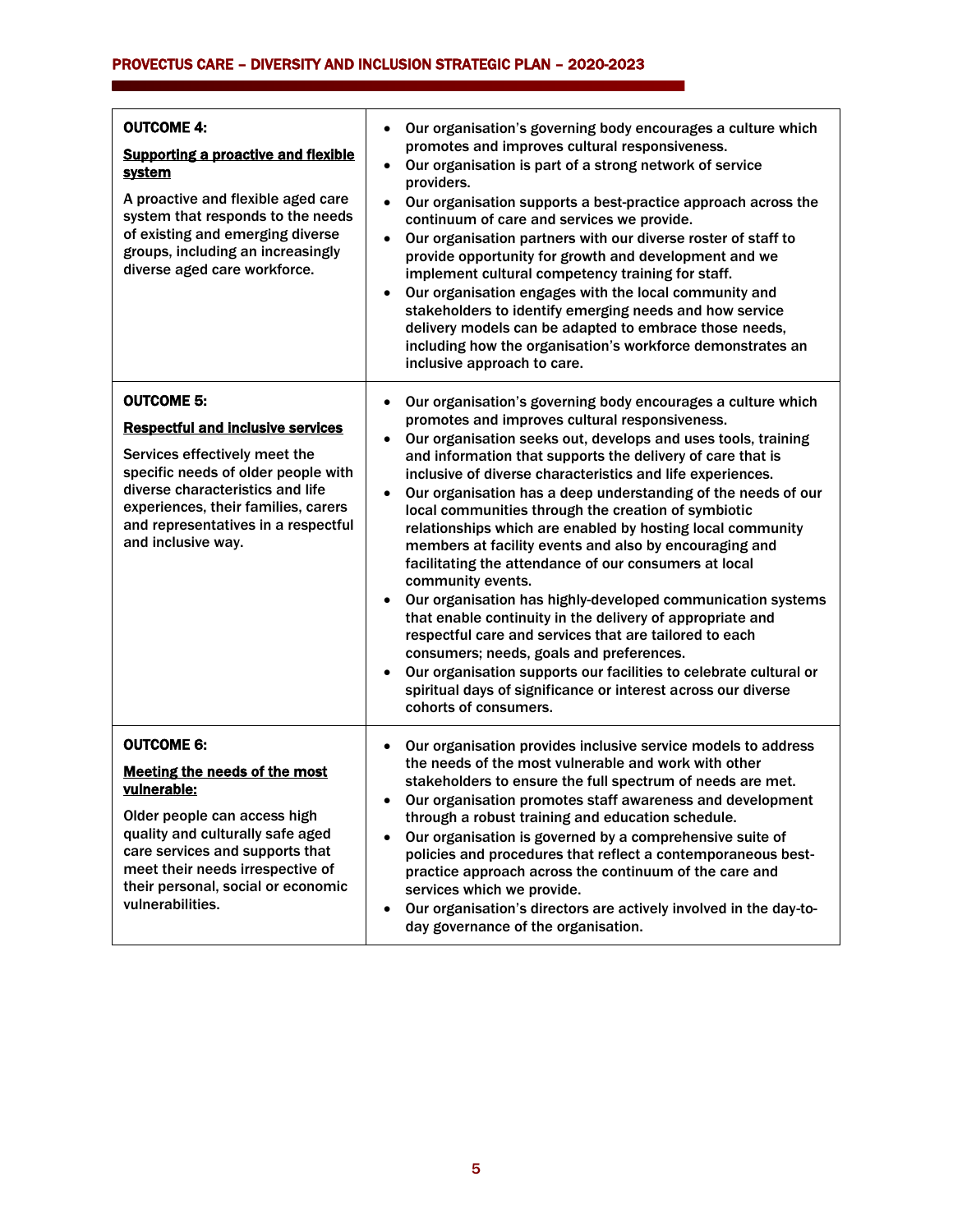#### **ASPECTS OF DIVERSITY**

Australia is a diverse nation, and this is reflected in the diversity of religion, spirituality, sexuality, culture, socio-economic background, geographic spread, medical and care needs, and personal experiences of our older population.

The *Aged Care Act 1997*(Cth) articulates a commitment to facilitate access to aged care services by those who need them, regardless of race, culture, language, gender, economic circumstance or geographic location and to encourage diverse, flexible and responsive aged care services that are appropriate to meet the needs of the recipients of those services. The Act identifies the following groups that may have special needs related to their characteristics and life experiences:

People from Aboriginal and Torres Strait Islander communities

People from culturally and linguistically diverse backgrounds

Lesbian, gay, bisexual, transgender and intersex people

People who are financially or socially disadvantaged

People who live in rural, remote or very remote areas

**Veterans** 

People who are homeless or at risk of becoming homeless

Care-leavers (who lived in institutional care or other forms of out-of-home care)

Parents separated from their children by forced adoption or removal

The Aged Care Diversity Framework also includes reference to three additional groups, acknowledging the impact on people that these diversity characteristics may have:

People with a disability

People living with cognitive impairment including dementia

People with mental health problems and mental illness

The Aged Care Diversity Framework recognises that, whilst there are some similarities within groups in relation to the barriers of difficulties they may face in accessing the aged care system, each person may have specific social, cultural, linguistic, religious, spiritual, psychological, medical, and care needs.

Provectus Care recognises that every individual brings overlapping social, cultural, spiritual and professional identities, or intersectionality, to their life at our facilities. We want to know, celebrate and value all lived experiences, and will achieve this through a greater focus on intersectionality.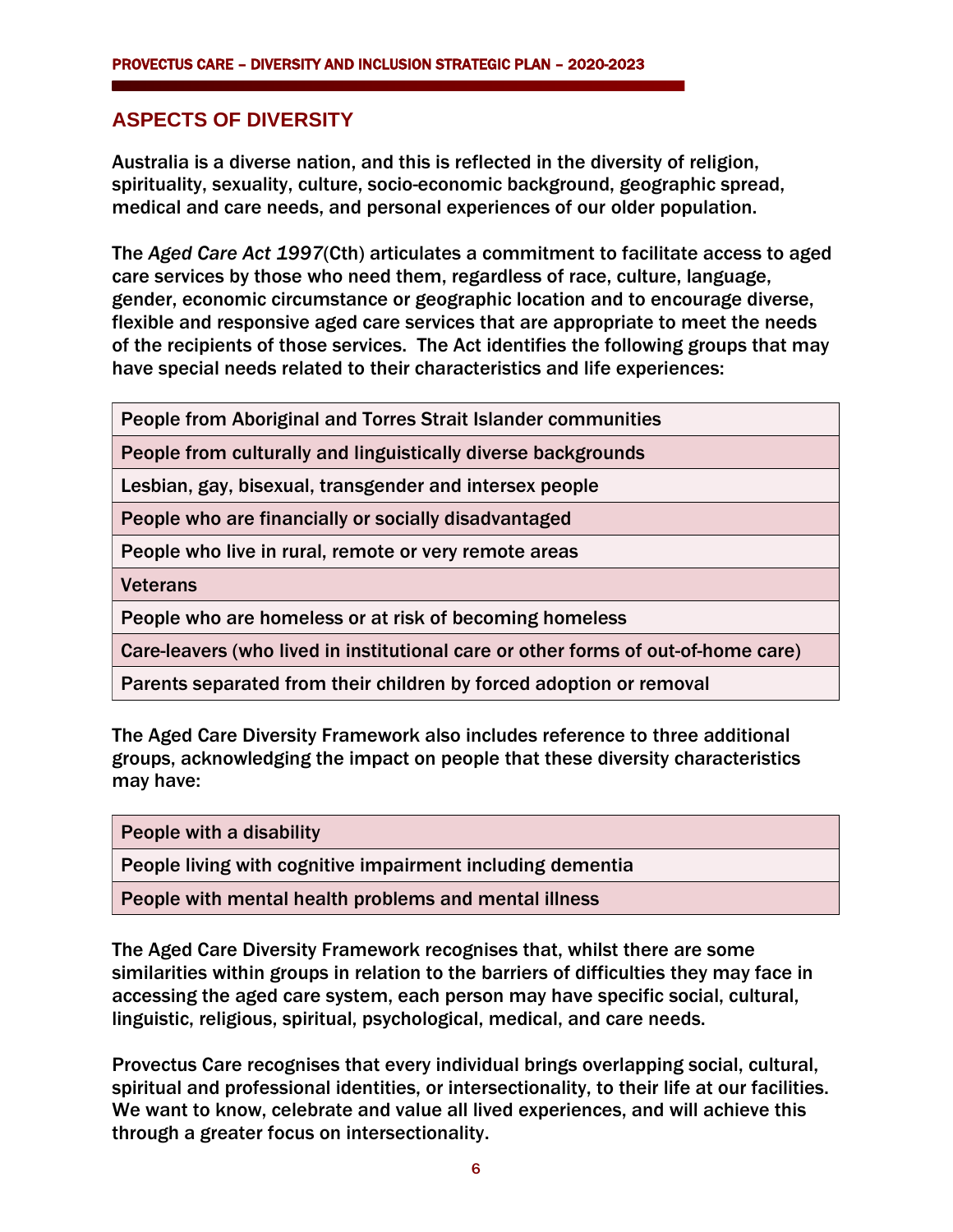As part of our Diversity and Inclusion Strategic Plan, we will focus on a few specific dimensions of identity where we see both a responsibility and an opportunity to effect change. Our strategy is therefore layered to address the unique discrimination and exclusion challenges of three identity groups.



#### CULTURALLY & LINGUISTICALLY DIVERSE (CALD) PEOPLE

Our goal is to empower residents, their families, carers and representatives with the information to know what they are entitled to and the confidence to ask for what they want.

Our teams will be trained to confidently work crossculturally and we will foster culturally inclusive leadership and practice.



#### LGBTI+ PEOPLE

We will provide a safe, welcoming and inclusive environment where LGBTI residents and staff can be themselves, and where everyone steps in to eliminate bias and consciously include everyone.

We will ensure LGBTI consumers can easily and confidently access services and information.



#### ABORIGINAL AND TORRES STRAIT ISLANDER PEOPLE

We will advance reconciliation through a culture of continuous cultural learning and building cultural capability.

We acknowledge Aboriginal peoples as the original and ongoing custodians of the lands and waters on which we all live and work. We recognise the continuing sovereignty of Aboriginal peoples in each of the states in which we operate, and their inalienable right to self-determination. We pay our respects to all Elders, past, present and future, and to all Aboriginal and Torres Strait Islander peoples and communities.

We recognise the great number of Aboriginal nations, and the great diversity of cultures, histories, languages and values of these many nations.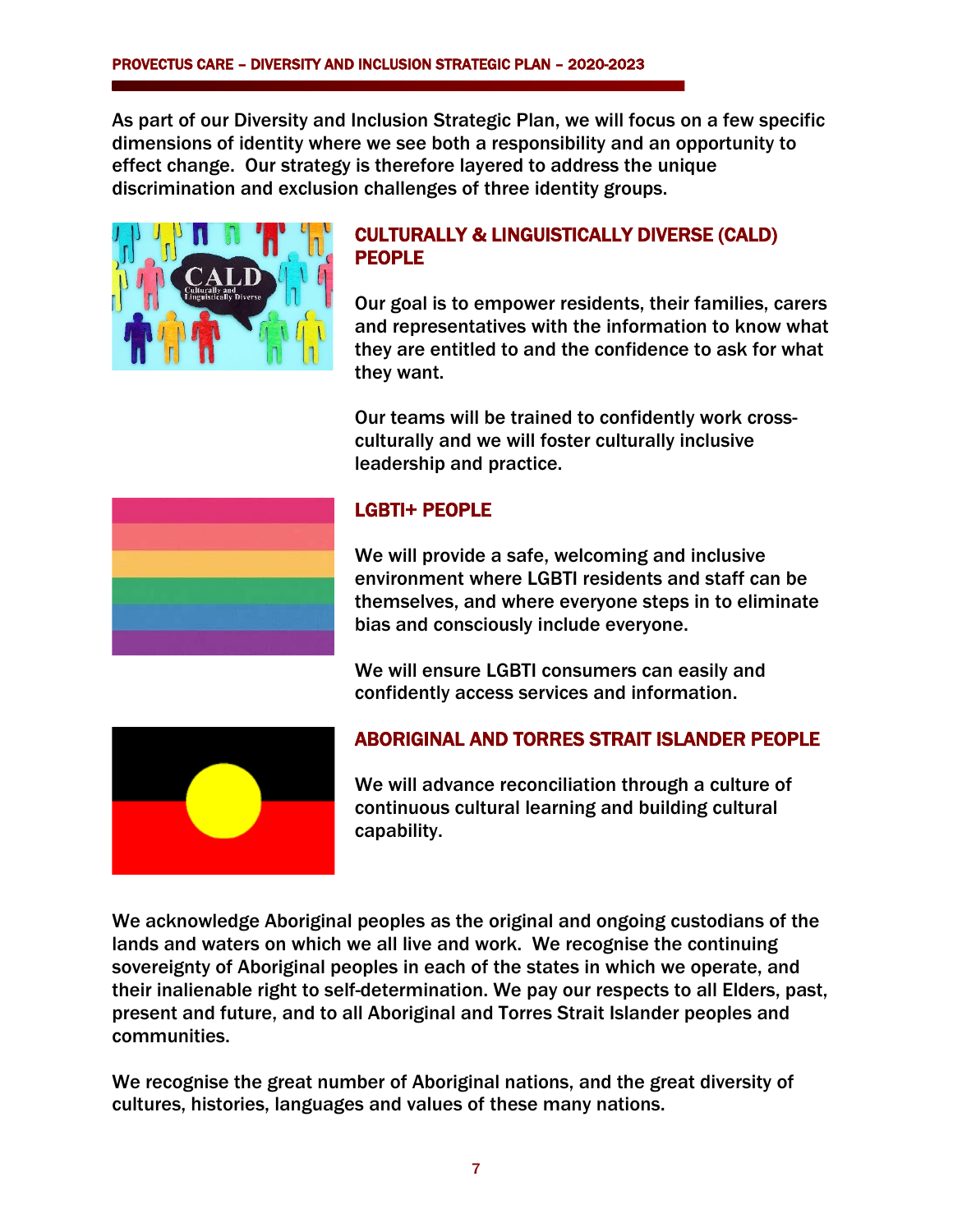## **GOAL DELIVERY**

To meet our goals, we will focus on seven levels of activity that we believe will result in the changes we aspire to achieve:

- 1. Inclusive leadership
- 2. Cultural safety and respect
- 3. Community and visibility
- 4. Staff retention, training and development
- 5. Consumer engagement and empowerment
- 6. Strategic partnerships
- 7. Measurement and accountability

We will build and strengthen in these areas to deliver our 2023 goals.

| Goals                                  | 2023 future state                                                                                                                                                                                                       |
|----------------------------------------|-------------------------------------------------------------------------------------------------------------------------------------------------------------------------------------------------------------------------|
| Know and empower<br>our residents      | A highly skilled and compassionate workforce where<br>diversity and inclusion is instilled to achieve person-centred<br>practices with:                                                                                 |
|                                        | equitable access and an inclusive service experience for<br>everyone                                                                                                                                                    |
|                                        | enhanced resident satisfaction and sense of belonging.                                                                                                                                                                  |
|                                        | We achieve excellence in inclusion innovation.                                                                                                                                                                          |
|                                        | Our use of language services to support effective<br>communication between staff and residents, their families<br>and carers and potential consumers is sophisticated and<br>effective.                                 |
|                                        | Success will mean:                                                                                                                                                                                                      |
|                                        | 1. Data fields are identified and systems modified to<br>improve collection of accurate resident identity data<br>$(Y2)$ .                                                                                              |
|                                        | 2. Inclusion content is developed and included in resource<br>material available to all staff (Y2).                                                                                                                     |
| Accessible and<br>welcoming facilities | Our services, programs and facilities are accessible to<br>people from all backgrounds, cultures and sexual<br>orientation and preference.                                                                              |
|                                        | An environment in which we actively promote and<br>continuously improve policy, services or products to meet<br>the diverse characteristics of life experiences of residents,<br>the workforce and potential consumers. |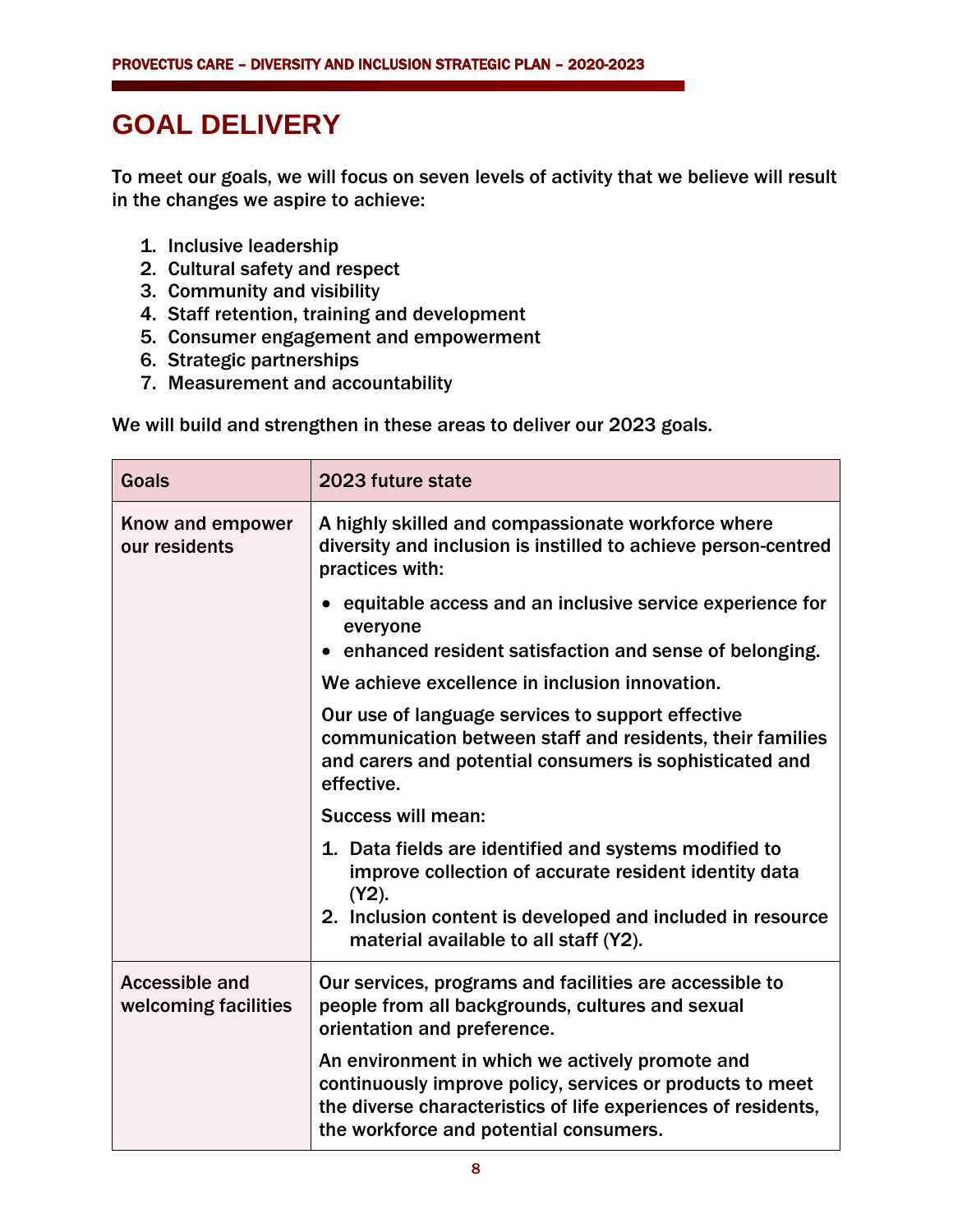|                                             | Everyone feels safe and confident to be themselves so we<br>can leverage our residents' diversity to empower our staff,<br>residents and families to co-create a better world.                                                                                                                                                   |
|---------------------------------------------|----------------------------------------------------------------------------------------------------------------------------------------------------------------------------------------------------------------------------------------------------------------------------------------------------------------------------------|
|                                             | <b>Success will mean:</b>                                                                                                                                                                                                                                                                                                        |
|                                             | 1. 80% of our senior and administration managers<br>participate in diversity and inclusion events.<br>2. An LGA demographic profile has been created for<br>each facility and this is regularly compared to facility<br>demographic data to identify any potential areas for<br>improvement at each facility.                    |
| <b>Engaging our diverse</b>                 | We actively and confidently:                                                                                                                                                                                                                                                                                                     |
| community and<br>community<br>collaboration | build and strengthen relationships with our diverse<br>$\bullet$<br>community<br>find ways to engage diverse consumers<br>$\bullet$                                                                                                                                                                                              |
|                                             | collaborate with other health and community<br>organisations to improve services for diverse<br>consumers.                                                                                                                                                                                                                       |
|                                             | We deliver best-practice solutions that expand the<br>communities we serve.                                                                                                                                                                                                                                                      |
|                                             | Success will mean:                                                                                                                                                                                                                                                                                                               |
|                                             | 1. We have a task group to identify, prioritise and deliver<br>resource practice requirements for each region in<br>which we operate (Y2).<br>2. Each facility develops one mutually beneficial<br>partnership in its region with Aboriginal, CALD, LGBTI,<br>or other diverse groups that support local priorities (Y2,<br>Y3). |
| <b>Diversity awareness</b><br>and training  | Our staff have excellent knowledge, awareness, skills and<br>behaviour to better understand and respond to the diverse<br>needs and choices of residents, potential consumers and<br>each other.                                                                                                                                 |
|                                             | Our teams are confident to deliver respectful and inclusive<br>resident experiences, critical to person-centred care, where<br>everyone feels a sense of safety and belonging. This is<br>embedded into our systems and processes.                                                                                               |
|                                             | <b>Success will mean:</b>                                                                                                                                                                                                                                                                                                        |
|                                             | 1. 100% of staff complete mandatory e-learning<br>programs focussed on diversity and inclusion and<br>innovative practice (Y2).                                                                                                                                                                                                  |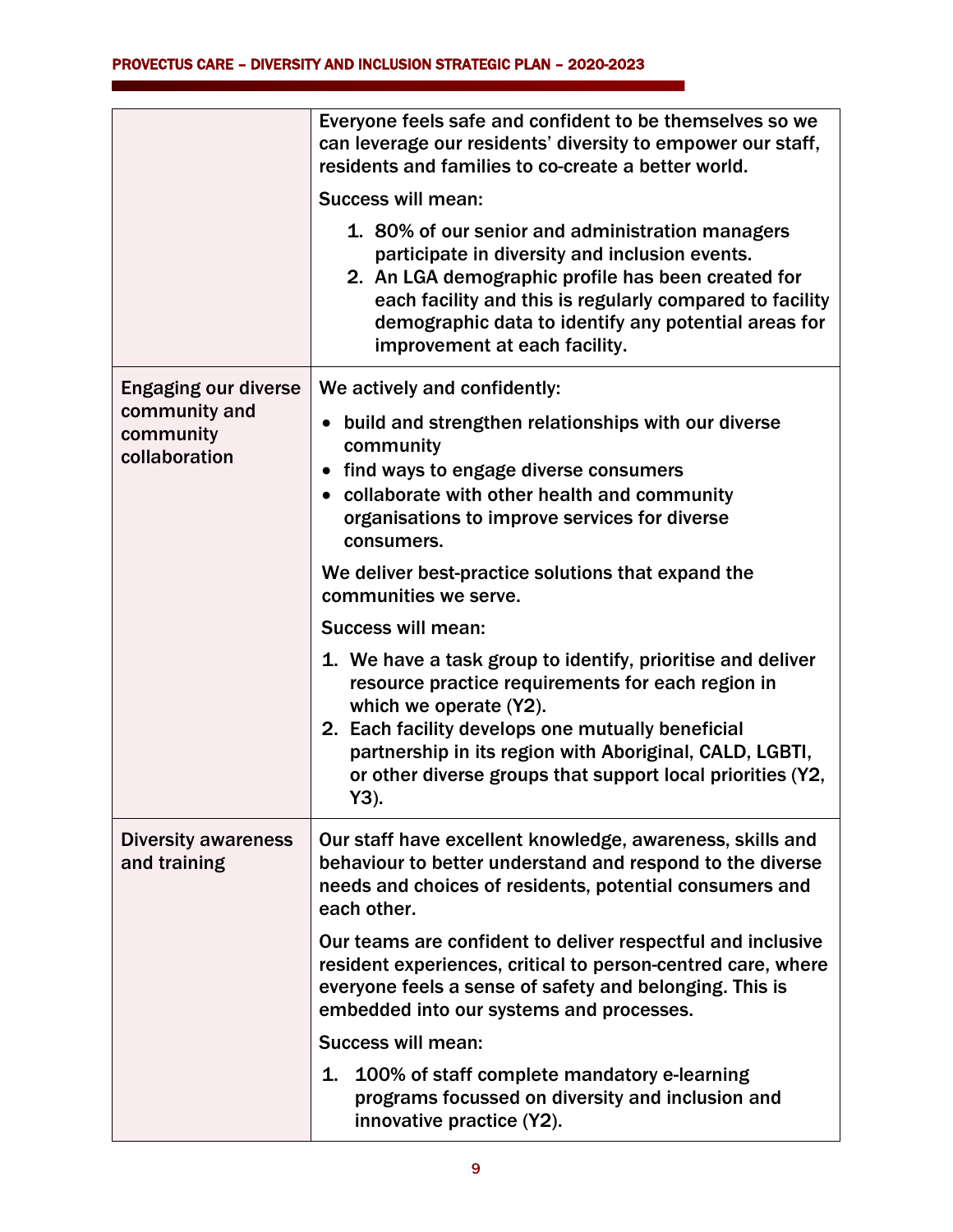| <b>Nurture and value</b><br>our staff    | We have a workforce proud of its diversity and that is<br>innovative because we are:                                               |
|------------------------------------------|------------------------------------------------------------------------------------------------------------------------------------|
|                                          | equipped with leaders who are confidently and<br>consciously inclusive<br>• committed to learning and identify-awareness           |
|                                          | led by those who value the voices of diverse employees.                                                                            |
|                                          | Success will mean:                                                                                                                 |
|                                          | 1. Our facilities maintain diverse workforces that provide<br>all staff with equal opportunities to grow and develop.              |
| <b>Celebration of our</b><br>differences | Our diverse communities are celebrated and supported<br>through regular promoted events and activities.                            |
|                                          | Success will mean:                                                                                                                 |
|                                          | 1. Facilities have established an annual calendar of<br>significant cultural and spiritual days (Y1, Y2, Y3).                      |
|                                          | 2.<br>Facilities collaborate with consumers to organise<br>celebrations for significant cultural or spiritual days of<br>interest. |
|                                          | 3. Facilities collaborate with consumers to plan themed<br>meals that promote and celebrate diverse cultures.                      |